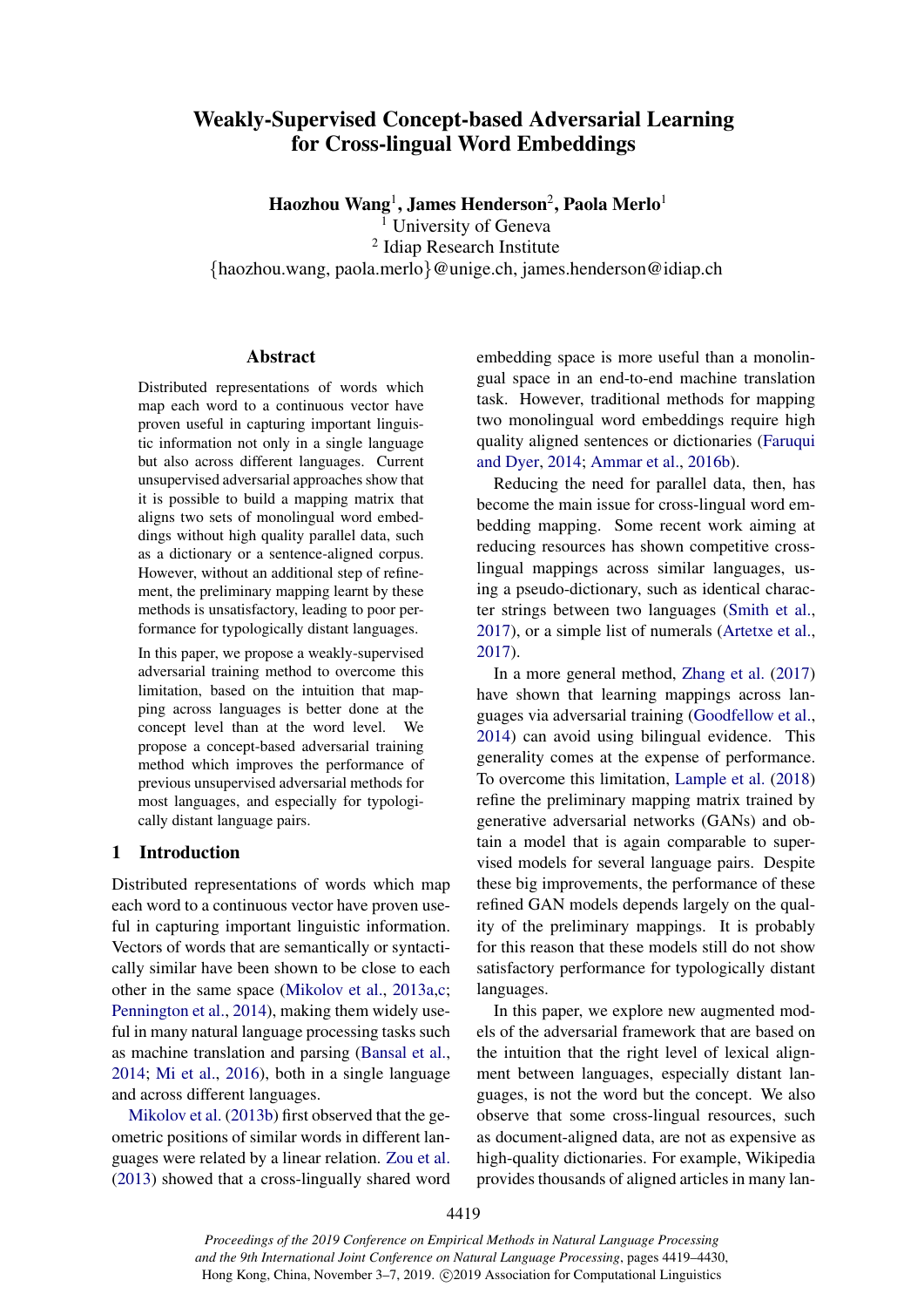guages. Combining these two observations, we develop a concept-based, weakly supervised adversarial method for learning cross-lingual word embedding mappings that rely on these readily available cross-lingual resources.

The main novelty of our method lies in the use of Wikipedia concept-aligned article pairs in the discriminator, which encourages the generator to align words from different languages which are used to describe the same concept. We leverage the power of the adversarial framework and its ability to align distributions by defining concepts as the distribution of words in their respective Wikipedia articles.

The results of our experiments on bilingual lexicon induction show that the preliminary mappings (without post-refinement) trained by our proposed multi-discriminator model are much better than unsupervised adversarial training methods. When we include the post-refinement of [Lample et al.](#page-10-7) [\(2018\)](#page-10-7), in most cases, our models are comparable or even better than our dictionary-based supervised baselines, and considerably improve the performance of the method of [Lample et al.](#page-10-7) [\(2018\)](#page-10-7), especially for distant language pairs, such as Chinese-English and Finnish-English.<sup>[1](#page-1-0)</sup> Compared to the previous state-of-the-art, our method still shows competitive performance.

### 2 Models

The basic idea of mapping two sets of pretrained monolingual word embeddings together was first proposed by [Mikolov et al.](#page-10-4) [\(2013b\)](#page-10-4). They use a small dictionary of  $n$  pairs of words  $\left\{ (w_{s_1}, w_{t_1}), ..., (w_{s_n}, w_{t_n}) \right\}$  obtained from Google Translate to learn a transformation matrix W that projects the embeddings  $v_{s_i}$  of the source language words  $w_{s_i}$  onto the embeddings  $v_{t_i}$  of their translation words  $w_{t_i}$  in the target language, by optimizing the objective:

<span id="page-1-1"></span>
$$
\min_{W} \sum_{i=1}^{n} \|Wv_{s_i} - v_{t_i}\|^2 \tag{1}
$$

The trained matrix  $W$  can then be used for detecting the translation for any source language word  $w_s$  by simply finding the word  $w_t$  whose embedding  $v_t$  is nearest to  $Wv_s$ . Recent work by [Smith et al.](#page-10-5) [\(2017\)](#page-10-5) has shown that forcing the matrix W to be orthogonal can effectively improve the results of mapping.

### 2.1 GANs for cross-lingual word embeddings

Since the core of this linear mapping is derived from a dictionary, the quality and size of the dictionary can considerably affect the result. Recent attempts by [Zhang et al.](#page-10-6) [\(2017\)](#page-10-6) and [Lample et al.](#page-10-7) [\(2018\)](#page-10-7) have shown that, even without a dictionary or any other cross-lingual resource, training the transformation matrix  $W$  is still possible using the GAN framework [\(Goodfellow et al.,](#page-9-4) [2014\)](#page-9-4). The standard GAN framework plays a min-max game between two models: a generative model G and a discriminative model  $D$ . The generator  $G$  learns from the source data distribution and tries to generate new samples that appear drawn from the distribution of target data. The discriminator  $D$  discriminates the generated samples from the target data.

If we adapt the standard GAN framework to the goal of mapping cross-lingual word embeddings, the objective of the generator  $G$  is to learn the transformation matrix  $W$  that maps the source language embeddings to the target language embedding space, and the discriminator  $D_l$ , usually a neural network classifier, detects whether the input is from the target language, giving us the objective:

$$
\min_{G} \max_{D_l} \mathbb{E}_{v_t \sim p_{v_t}} \log D_l(v_t) + \mathbb{E}_{v_s \sim p_{v_s}} \log(1 - D_l(G(v_s))) \tag{2}
$$

where  $G(v_s) = Wv_s$  and  $D_l(v_t)$  denotes the probability that  $v_t$  came from the distribution  $p_{v_t}$  rather than the distribution  $p_{v_s}$ . The inputs of generator G are the embeddings sampled from the distribution of source language word embeddings,  $p_{v_s}$ , and the inputs of discriminator  $D_l$  are sampled from both the distribution  $p_{v_t}$  of real target language word embeddings and the distribution  $p_{G(v_s)}$  of generated target language word embeddings. Both  $G$  and  $D_l$  are trained simultaneously by stochastic gradient descent. A good transformation matrix W can make  $p_{G(v_s)}$  similar to  $p_{v_t}$ , so that  $D_l$  can no longer distinguish between them. However, this kind of similarity is at the distribution level. Good monolingual word embeddings are widely spread in the vector space. Consequently, without any post-processing, the crosslingual mappings are usually inaccurate when we look at specific words [\(Lample et al.,](#page-10-7) [2018\)](#page-10-7).

<span id="page-1-0"></span><sup>1</sup>We provide our definition of *similar* and *distant* in section 5.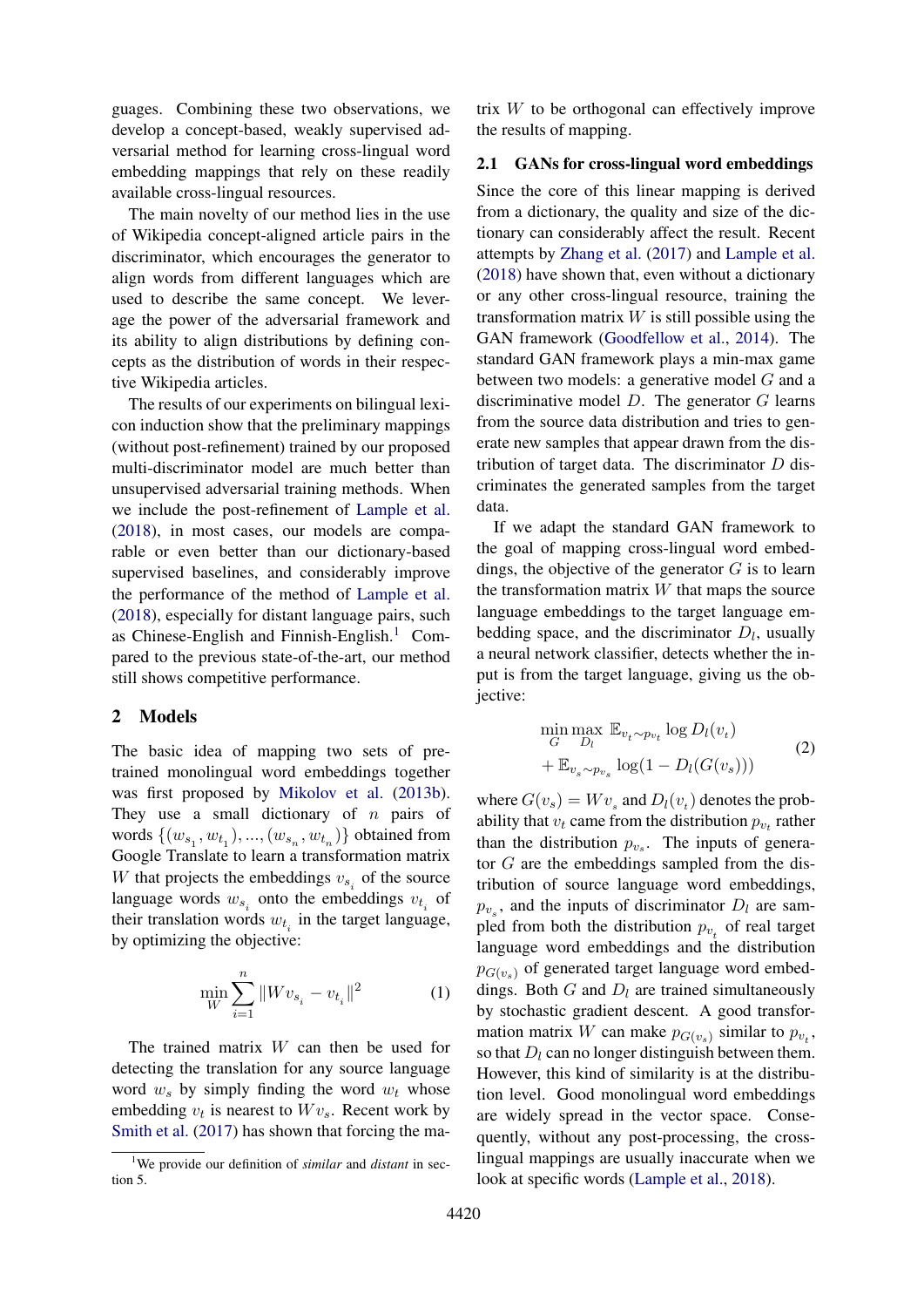### 2.2 Concept-based GANs for cross-lingual word embeddings

Under the assumption that words in different languages are similar when they are used to describe the same topic or concept [\(Søgaard et al.,](#page-10-8) [2015\)](#page-10-8), it seems possible to use concept-aligned documents to improve the mapping performance and make the generated embeddings of the source language words closer to the embeddings of corresponding words in the target language. Unlike dictionaries and sentence-aligned corpora, cross-lingual concept-aligned documents are much more readily available. For example, Wikipedia contains more than 40-million articles in more than 200 languages.<sup>[2](#page-2-0)</sup> Therefore, many articles of different languages can be linked together because they are about the same concept.

Given two monolingual word embeddings  $V^j_s = \{v_{s_1}, ..., v_{s_j}\}$  and  $\bar{V}^k_t = \{v_{t_1}, ..., v_{t_k}\}$ , our work consists in using a set of Wikipedia conceptaligned article pairs, such that  $(C_s^h, C_t^h)$  =  $\{(c_{s_1}, c_{t_1})..., (c_{s_h}, c_{t_h})\}$ , to reshape the transformation matrix W, where  $c_{s_i} \in C_s^h$  represents the article of concept  $c_i$  in the source language and  $c_{t_i} \in C_t^h$  represents the article of the same concept in the target language.

As shown in Figure [1,](#page-2-1) the generator uses the transformation matrix  $W$  to map the input embeddings  $v_s$  from the source to the target language. Differently from the original GANs, the input of the generator and the input of the discriminator on concept  $D_{cl}$  are not sampled from the whole distribution of  $V_s^j$  or  $V_t^k$ , but from their sub-distribution conditioned on the concept c, denoted  $p_{v,s}|_c$  and  $p_{v_t}|_c$ .  $v_c$  represents the embedding of the shared concept  $c$ . In this paper, we use the embedding of the title of  $c$  in the target language. For titles consisting of multiple words, we average the embeddings of its words.

The input of the discriminator on concept  $D_{cl}$  is the concatenation of the embedding of the shared concept  $v_c$  and the generated target embeddings  $G(v_s)$  or the real target embeddings  $v_t$ . Instead of determining whether its input follows the whole target language distribution  $p_{v_t}$ , the objective of  $D_{cl}$  now becomes to judge whether its input follows the distribution  $p_{v_t|c}$ , and its loss function is given in equation [\(3\)](#page-2-2).

<span id="page-2-2"></span>
$$
\log D_{cl}(v_t, v_c) + \log(1 - D_{cl}(G(v_s), v_c)) \quad (3)
$$

<span id="page-2-1"></span>

Figure 1: Architecture of our concept-based multidiscriminator model.  $D_l$  word-level discriminator,  $D_{cl}$ concept-level discriminator.

Because the sub-distribution conditioned on the concept  $p_{v_t}|c$  is less spread than  $p_{v_t}$  and the proportion of similar words in  $p_{v_t|c}$  is higher than in  $p_{v_t}$ , the embeddings of the input source words have a greater chance of being trained to align with the embeddings of their similar words in the target language.

Our multi-discriminator concept-based model does not completely remove the usual language discriminator  $D_l$  that determines whether its input follows the real target language distribution  $p_{v_t}$  or the generated target language distribution,  $p_{G(v_s)}$ . The simpler discriminator  $D_l$  is useful when the concept-based discriminator is not stable. The objective function of the multi-discriminator model, shown in equation [\(4\)](#page-2-3), combines all these elements.

<span id="page-2-3"></span>
$$
\min_{G} \max_{D_l, D_{cl}} \mathbb{E}_{v_t \sim p_{v_t}} \log D_l(v_t)
$$
\n
$$
+ \mathbb{E}_{v_s \sim p_{v_s}} \log(1 - D_l(G(v_s)))
$$
\n
$$
+ \mathbb{E}_{v_t \sim p_{v_t|c}} \log D_{cl}(v_t, v_c)
$$
\n
$$
+ \mathbb{E}_{v_s \sim p_{v_s|c}} \log(1 - D_{cl}(G(v_s), v_c))
$$
\n(4)

#### 3 Shared Components

Both the GAN and the concept-based GAN models use a variety of further methods that have been shown to improve results.

#### 3.1 Orthogonalization

Previous studies [\(Xing et al.,](#page-10-9) [2015;](#page-10-9) [Smith et al.,](#page-10-5)  $2017$ ) show that enforcing the mapping matrix W to be orthogonal can improve the performance and

<span id="page-2-0"></span><sup>&</sup>lt;sup>2</sup>https://en.wikipedia.org/wiki/List\_of\_Wikipedias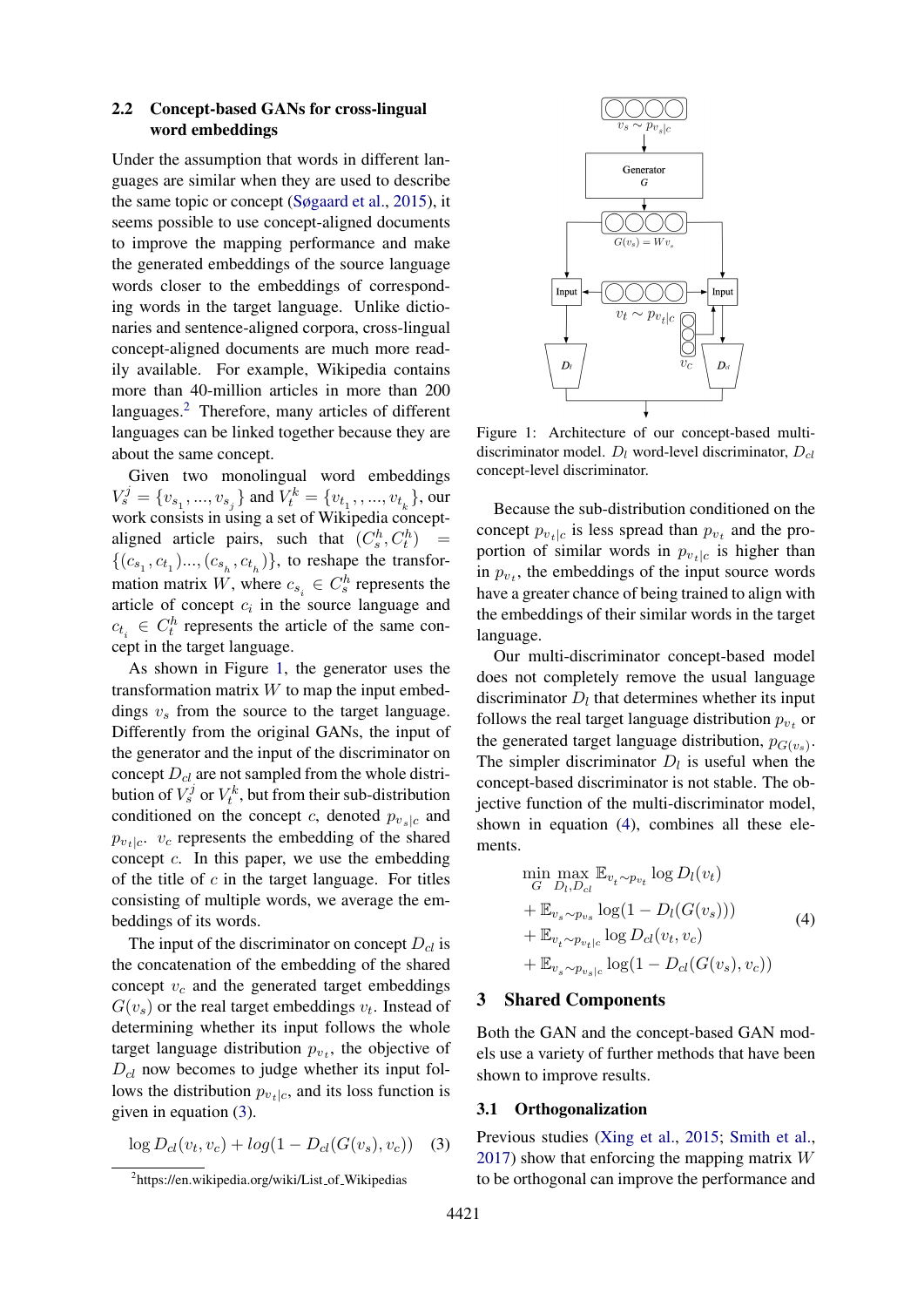make the adversarial training more stable. In this work, we perform the same update step proposed by [Cisse et al.](#page-9-5) [\(2017\)](#page-9-5) to approximate setting  $W$  to an orthogonal matrix:

$$
W \leftarrow (1 + \beta) W - \beta \left( W W^{\top} \right) W \qquad (5)
$$

According to [Lample et al.](#page-10-7) [\(2018\)](#page-10-7) and [Chen and](#page-9-6) [Cardie](#page-9-6) [\(2018\)](#page-9-6), when setting  $\beta$  to less than 0.01, the orthogonalization usually performs well.

### <span id="page-3-2"></span>3.2 Post-refinement

Previous work has shown that the core crosslingual mapping can be improved by refining it by bootstrapping from a dictionary extracted from the learned mapping itself [\(Lample et al.,](#page-10-7) [2018\)](#page-10-7). Since this refinement process is not the focus of this work, we perform the same refinement procedure as [Lample et al.](#page-10-7) [\(2018\)](#page-10-7). After the core mapping matrix is learned, we use it to translate the ten thousand most frequent source words  $(s_1, s_2, \ldots, s_{10000})$  into the target language. We then take these ten thousand translations  $(t_1, t_2, ..., t_{10000})$  and translate them back into the source language. We call these translation  $(s'_1, s'_2, ..., s'_{10000})$ . We then consider all the word pairs  $(s_i, t_i)$  where  $s_i = s'_i$  as our seed dictionary and use this dictionary to update our preliminary mapping matrix using the objective in equation [1.](#page-1-1)

Moreover, following [Xing et al.](#page-10-9) [\(2015\)](#page-10-9) and [Artetxe et al.](#page-9-7) [\(2016\)](#page-9-7), we force the refined matrix W<sup>∗</sup> to be orthogonal by using singular value decomposition (SVD):

$$
W^* = ZU^\top, U\Sigma Z^\top = SVD(V_s^\top V_t) \tag{6}
$$

#### <span id="page-3-3"></span>3.3 Cross-Domain Similarity Local Scaling

Previous work (Radovanović et al., [2010;](#page-10-10) [Dinu](#page-9-8) [et al.,](#page-9-8) [2015\)](#page-9-8) has shown that standard nearest neighbour techniques are not effective to retrieve target similar words in high-dimensional spaces. The work of [Lample et al.](#page-10-7) [\(2018\)](#page-10-7) showed that using cross-domain similarity local scaling (CSLS) to retrieve target similar words is more accurate than standard nearest neighbour techniques. Instead of just considering the similarity between the source word and its neighbours in the target language, CSLS also takes into account the similarity between the target word and its neighbours in the source language:

$$
CSLS(Wvs, vt) =
$$
  
2 cos(Wv<sub>s</sub>, v<sub>t</sub>) - r<sub>t</sub>(Wv<sub>s</sub>) - r<sub>s</sub>(v<sub>t</sub>) (7)

<span id="page-3-1"></span>

Figure 2: Model selection criteria

where  $r_t(Wv_s)$  represents the mean similarity between a source embedding and its neighbours in the target language, and  $r_s(v_t)$  represent the mean similarity between a target embedding and its neighbours in the source language. In this work, we use CSLS to build a dictionary for our postrefinement.

### 4 Training

In our weakly-supervised model, the sampling and model selection procedures are important.

Sampling Procedure As the statistics show in Table [1,](#page-4-0) even after filtering, the vocabulary of concept-aligned articles is still large. But it has been shown that the embeddings of frequent words are the most informative and useful [\(Luong et al.,](#page-10-11) [2013;](#page-10-11) [Lample et al.,](#page-10-7) [2018\)](#page-10-7), so we only keep the one-hundred thousand most frequent words for learning W.

For each training step, then, the input word  $s$ of our generator is randomly sampled from the vocabulary that is common both to the source monolingual word embedding  $S$  and the source Wikipedia concept-aligned articles. After the input source word s is sampled, we sample a concept  $c$  according to the frequency of  $s$  in each source article of the ensemble of concepts. Then we uniformly sample a target word  $t$  from the subvocabulary of the target article of concept  $c^3$  $c^3$ .

Model Selection It is not as difficult to select the best model for weakly-supervised learning as it is

<span id="page-3-0"></span><sup>&</sup>lt;sup>3</sup>We use uniform sampling for the target words because the distribution of the sampled sub-vocabulary is very small. Sampling  $t$  according to its local frequency in the target article would significantly increase the sampling probability of function words, which have less semantic information.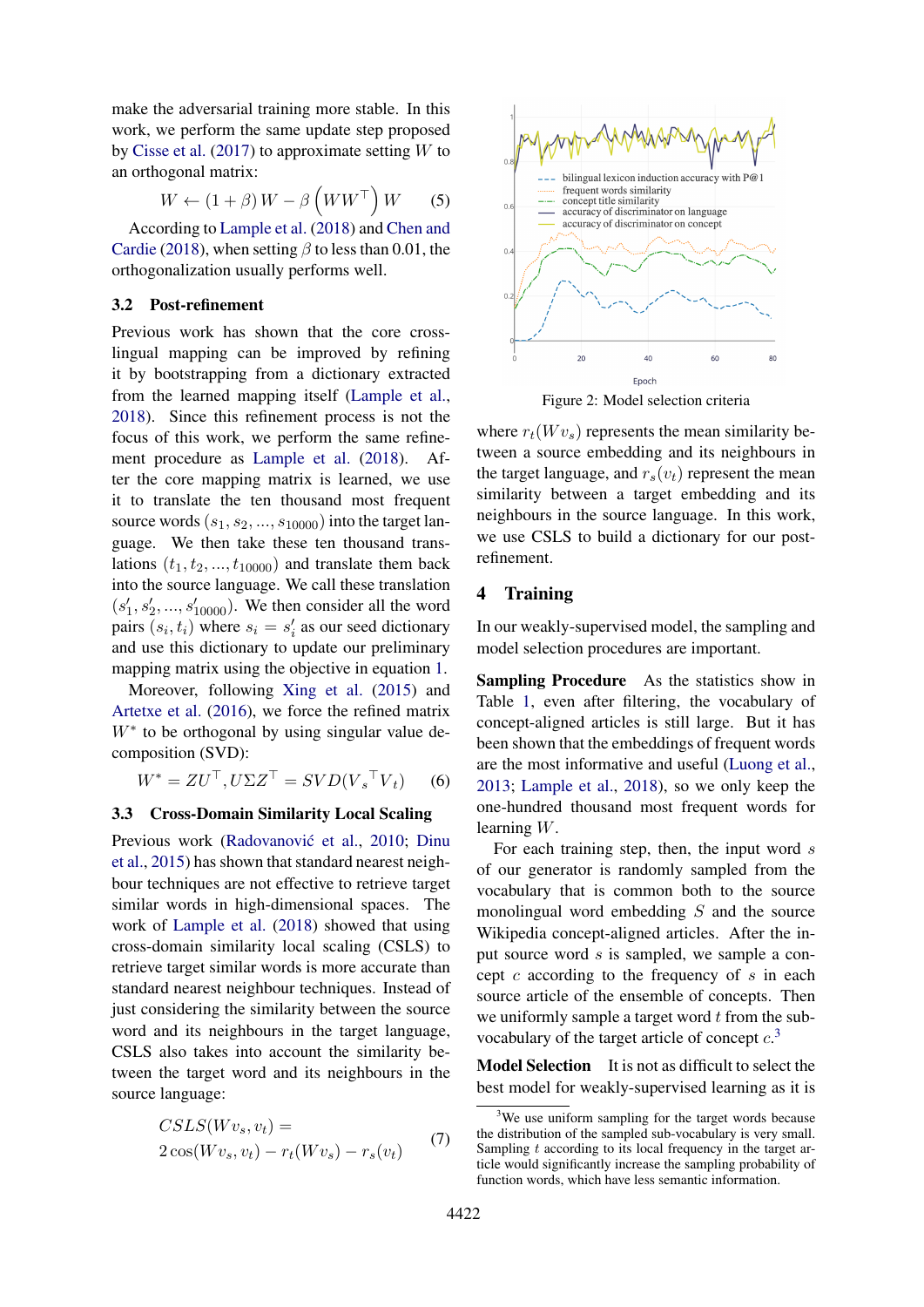<span id="page-4-0"></span>

|                                        | Aligned<br>Concepts | Non-English<br>Vocab. | English<br>Vocab. |
|----------------------------------------|---------------------|-----------------------|-------------------|
| $de \rightleftarrows en$               | 0.16M               | 1.17M                 | 0.73M             |
| $\text{es} \rightleftarrows \text{en}$ | 0.16M               | 0.61M                 | 0.69M             |
| $fi \rightleftarrows en$               | 0.02M               | 0.35M                 | 0.17M             |
| $fr \rightleftarrows en$               | 0.16M               | 0.63M                 | 0.71M             |
| it $\rightleftarrows$ en               | 0.15M               | 0.56M                 | 0.64M             |
| ru $\rightleftarrows$ en               | 0.10M               | 0.89M                 | 0.56M             |
| $tr \rightleftarrows en$               | 0.01M               | 0.24M                 | 0.19M             |
| $zh \rightleftarrows en$               | 0.06M               | 0.39M                 | 0.35M             |

Table 1: Statistics of Wikipedia concept-aligned articles for our experimentations (M=millions).

for unsupervised learning. In our task, the first selection criterion is the average of the cosine similarity between the embeddings of the concept title in the source and the target languages. Moreover, we find that another good indicator for selecting the best model is the average cosine similarity between the two sets of embeddings consisting of the average embeddings of the ten most frequent words in the source and in the target languages for each aligned article pair. As shown in Figure [2,](#page-3-1) both of these two criteria correlate well with the word translation evaluation task that we describe in section [5.](#page-4-1) In this paper, we use the average similarity of the cross-lingual title as the criterion for selecting the best model.

**Other Details** For our generator, the mapping matrix  $W$  is initialized with a random orthogonal matrix. Our two discriminators  $D_l$  and  $D_{cl}$  are two multi-layer perceptron classifiers with different hidden layer sizes (1024 for  $D_l$  and 2048 for  $D_{cl}$ ), and a ReLU function as the activation function. In this paper, we set the number of hidden layers to 2 for both  $D_l$  and  $D_{cl}$ . In practice, one hidden layer also performs very well.

### <span id="page-4-1"></span>5 Experiments

We experimentally evaluate our proposal on the task of Bilingual Lexicon Induction (BLI). This task evaluates directly the bilingual mapping ability of a cross-lingual word embedding model. For each language pair, we retrieve the best translations for source words in the test data, and we report the accuracy.

More precisely, for a given source language word, we map its embedding onto the target language and retrieve the closest word. If this closest word is included in the correct translations in the evaluation dictionary, we consider that it is a correct case. In this paper, we report the results that use CSLS to retrieve translations.

<span id="page-4-2"></span>Baselines As the objective of this work is to improve the performance of unsupervised GANs by using our weakly-supervised concept-based model, we choose the model of [Lample et al.](#page-10-7) [\(2018\)](#page-10-7) (called MUSE below), as our unsupervised baseline, since it is a typical standard GAN model. We evaluate the models both in a setting without refinement and a setting with refinement. The procedure of refinement is described in section [3.2](#page-3-2) and [3.3.](#page-3-3) Moreover, it is important to evaluate whether our model is comparable to previous supervised models. We use two different dictionarybased systems, VecMap proposed by [Artetxe et al.](#page-9-3) [\(2017\)](#page-9-3) and Procrustes, provided by [Lample et al.](#page-10-7) [\(2018\)](#page-10-7), as our supervised baselines. Previous experiments have already shown that these two systems are strong baselines.

### 5.1 Data

Different previous pieces of work on bilingual lexicon induction use different datasets. We choose two from the publicly available ones, selected to have a comprehensive evaluation of our method.

**BLI-1** The dataset provided by [Lample et al.](#page-10-7) [\(2018\)](#page-10-7) contains high quality dictionaries for more than 150 language pairs. For each language pair, it has a training dictionary of 5000 words and an evaluation dictionary of 1500 words. This dataset allows us to have a better understanding of the performance of our method on many different language pairs. We choose nine languages for testing and compare our method to our supervised and unsupervised baselines described in section [5:](#page-4-2) English (en), German (de), Finnish (fi), French (fr), Spanish (es), Italian (it), Russian (ru), Turkish (tr) and Chinese (zh). We classify *similar* and *distant* languages based on a combination of structural properties (directional dependency distance, as proposed and measured in [Chen and Gerdes](#page-9-9) [\(2017\)](#page-9-9)) and lexical properties, as measured by the clustering of current large-scale multilingual sen-tence embeddings.<sup>[4](#page-4-3)</sup> We consider en  $\rightleftarrows$  de, en  $\rightleftarrows$ fr, en  $\rightleftarrows$  es, en  $\rightleftarrows$  it as similar language pairs and en  $\rightleftarrows$  fi, en  $\rightleftarrows$  ru, en  $\rightleftarrows$  tr, en  $\rightleftarrows$  zh as distant language pairs.

BLI-2 Unlike BLI-1, the dataset of [Dinu et al.](#page-9-8) [\(2015\)](#page-9-8) and its extensions provided by [Artetxe et al.](#page-9-3) [\(2017,](#page-9-3) [2018b\)](#page-9-10) only consists of dictionaries of 4 language pairs trained on a Europarl parallel cor-

<span id="page-4-3"></span><sup>4</sup> See for example the clustering in https://code.fb.com/airesearch/laser-multilingual-sentence-embeddings/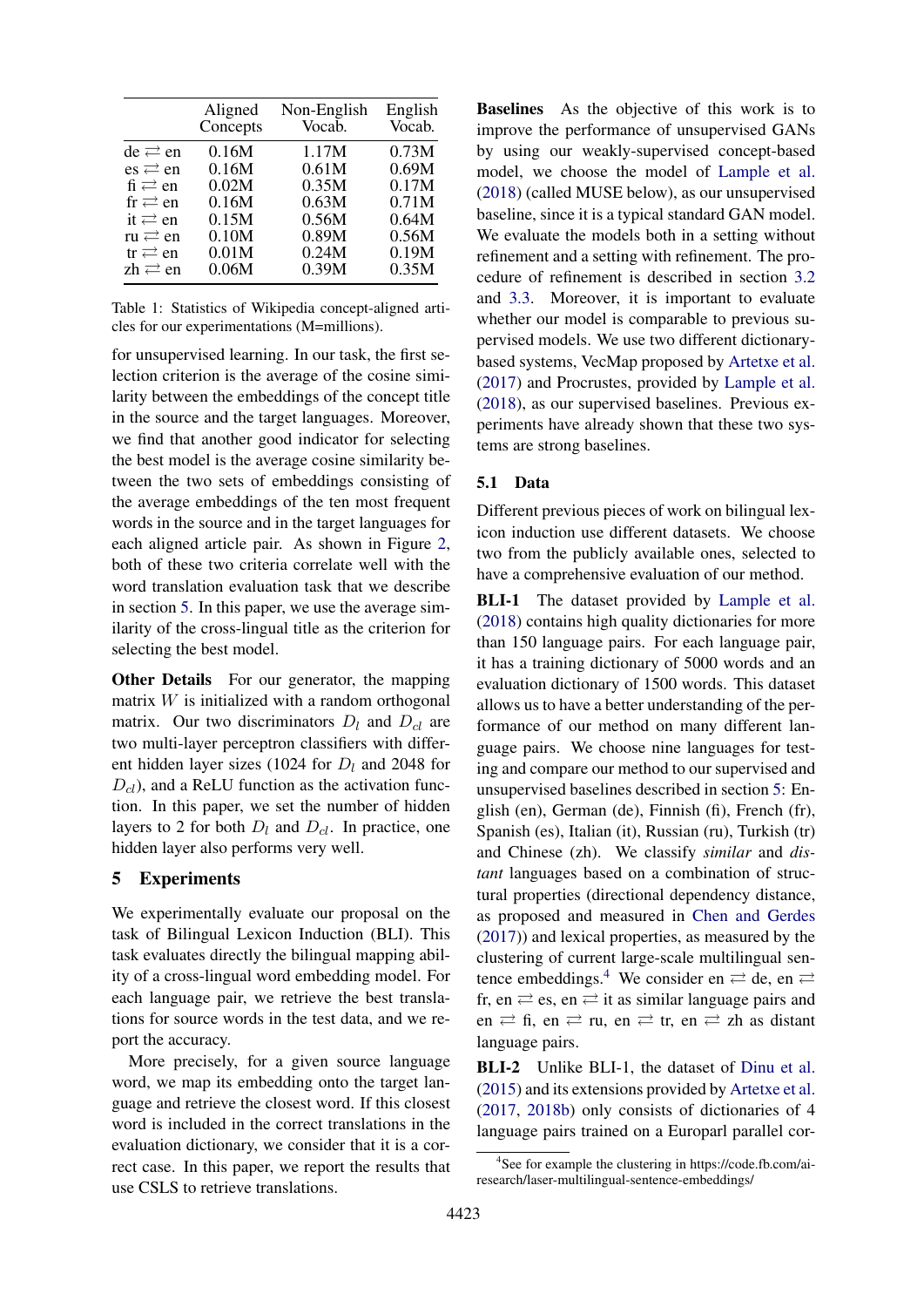<span id="page-5-8"></span>

|                              |                                                                      | Supervised                                                   |                                                              | Without refinement                                           |                                                              | With refinement                                              |                                                              |
|------------------------------|----------------------------------------------------------------------|--------------------------------------------------------------|--------------------------------------------------------------|--------------------------------------------------------------|--------------------------------------------------------------|--------------------------------------------------------------|--------------------------------------------------------------|
|                              |                                                                      | VecMap                                                       | Procrustes                                                   | <b>MUSE</b>                                                  | Our<br>Method                                                | <b>MUSE</b>                                                  | Our<br>Method                                                |
| Similar<br>language<br>pairs | de-en<br>en-de<br>es-en<br>en-es<br>fr-en<br>en-fr<br>it-en<br>en-it | 72.5<br>72.5<br>83.4<br>81.9<br>81.5<br>81.3<br>77.7<br>77.2 | 72.0<br>72.1<br>82.9<br>81.5<br>82.2<br>81.3<br>79.1<br>77.5 | 55.3<br>59.2<br>78.1<br>75.5<br>72.2<br>77.8<br>61.0<br>63.3 | 66.3<br>68.2<br>78.0<br>74.9<br>75.6<br>78.3<br>63.3<br>64.3 | 72.2<br>72.5<br>83.1<br>81.1<br>81.2<br>82.2<br>76.4<br>77.4 | 72.4<br>73.4<br>83.6<br>80.9<br>83.3<br>82.2<br>76.2<br>78.2 |
|                              | avg.                                                                 | 78.5                                                         | 78.6                                                         | 67.8                                                         | 71.1                                                         | 78.3                                                         | 78.8                                                         |
| Distant<br>language<br>pairs | fi-en<br>en-fi<br>ru-en<br>en-ru<br>tr-en<br>en-tr<br>zh-en<br>en-zh | 55.9<br>39.5<br>60.5<br>48.0<br>55.7<br>37.3<br>45.0<br>45.4 | 56.2<br>39.3<br>61.3<br>50.9<br>58.0<br>37.1<br>41.2<br>52.1 | 0.00<br>0.00<br>43.8<br>28.7<br>12.2<br>26.2<br>26.9<br>29.4 | 42.8<br>35.2<br>54.3<br>43.2<br>42.1<br>33.1<br>32.1<br>37.7 | 28.6<br>21.0<br>49.9<br>37.6<br>25.5<br>39.4<br>30.8<br>33.0 | 53.5<br>43.0<br>58.9<br>51.1<br>54.7<br>41.4<br>42.0<br>48.0 |
|                              | avg.                                                                 | 48.4                                                         | 49.5                                                         | 20.9                                                         | 40.1                                                         | 33.2                                                         | 49.1                                                         |

Table 2: Results of bilingual lexicon induction (accuracy % P@1) for similar and distant language pairs on the dataset BLI-1. Procrustes and MUSE represent the supervised and unsupervised model of [Lample et al.](#page-10-7) [\(2018\)](#page-10-7), VecMap is the supervised model of [Artetxe et al.](#page-9-3) [\(2017\)](#page-9-3). Word translations are retrieved by using CSLS. Bold face indicates the best result overall and italics indicate the best result between the two columns without refinement.

pus. Each dictionary has a training set of 5000 entries and a test set of 1500 entries. Compared to BLI-1, this dataset is much noisier and the entries are selected from different frequency ranges. However, BLI-2 has been widely used for testing by previous methods [\(Faruqui and Dyer,](#page-9-1) [2014;](#page-9-1) [Dinu et al.,](#page-9-8) [2015;](#page-9-8) [Xing et al.,](#page-10-9) [2015;](#page-10-9) [Artetxe et al.,](#page-9-7) [2016;](#page-9-7) [Zhang et al.,](#page-10-12) [2016;](#page-10-12) [Artetxe et al.,](#page-9-3) [2017;](#page-9-3) [Smith et al.,](#page-10-5) [2017;](#page-10-5) [Lample et al.,](#page-10-7) [2018;](#page-10-7) [Artetxe](#page-9-11) [et al.,](#page-9-11)  $2018a,b$  $2018a,b$ .<sup>[5](#page-5-0)</sup> Using BLI-2 allows us to have a direct comparison with the state-of-the-art.

Monolingual Word Embeddings The quality of monolingual word embeddings has a considerable impact on cross-lingual embeddings [\(Lample](#page-10-7) [et al.,](#page-10-7) [2018\)](#page-10-7). Compared to CBOW and Skip-gram embeddings, FastText embeddings [\(Bojanowski](#page-9-12) [et al.,](#page-9-12) [2017\)](#page-9-12) capture syntactic information better. The ideal situation would be to use FastText embeddings for both the BLI-1 and BLI-2 datasets. However, much previous work uses CBOW embeddings, so we use different monolingual word embeddings for BLI-1 and for BLI-2.

For BLI-1, we use FastText<sup>[6](#page-5-1)</sup> to train our monolingual word embedding models with 300 dimensions for each language and default settings. The training corpus comes from a Wikipedia dump.[7](#page-5-2) For European languages, words are lower-cased and tokenized by the scripts of Moses [\(Koehn](#page-10-13) [et al.,](#page-10-13) [2007\)](#page-10-13).<sup>[8](#page-5-3)</sup> For Chinese, we first use OpenCC<sup>[9](#page-5-4)</sup> to convert traditional characters to simplified characters and then use Jieba $^{10}$  $^{10}$  $^{10}$  to perform tokenization. For each language, we only keep the words that appear more than five times.

For BLI-2, following the work of [Artetxe et al.](#page-9-11)  $(2018a)$ , <sup>[11](#page-5-6)</sup> we use their pretrained CBOW embeddings of 300 dimensions. For English, Italian and German, the models are trained on the WacKy corpus. The Finnish model is trained from Common Crawl and the Spanish model is trained from WMT News Crawl.

Concept Aligned Data For concept-aligned articles, we use the Linguatools Wikipedia compara-ble corpus.<sup>[12](#page-5-7)</sup> The statistics of our concept-aligned data are reported in Table [1.](#page-4-0)

#### 5.2 Results and Discussion

Table [2](#page-5-8) summarizes the results of bilingual lexicon induction on the BLI-1 dataset. We can see

<span id="page-5-0"></span> $5$ Most of these methods have been tested by [Artetxe et al.](#page-9-10) [\(2018b\)](#page-9-10) by using their own implementations.

<span id="page-5-1"></span><sup>6</sup> https://github.com/facebookresearch/fastText

<span id="page-5-2"></span><sup>7</sup> https://dumps.wikimedia.org/

<span id="page-5-3"></span><sup>8</sup> http://www.statmt.org/moses/

<span id="page-5-4"></span><sup>9</sup> https://github.com/BYVoid/OpenCC

<span id="page-5-6"></span><span id="page-5-5"></span><sup>10</sup>https://github.com/fxsjy/jieba

 $11$ In the work of [Artetxe et al.](#page-9-11) [\(2018a\)](#page-9-11) the authors reimplemented many previous methods described in table [3.](#page-6-0)

<span id="page-5-7"></span><sup>12</sup>http://linguatools.org/tools/corpora/wikipediacomparable-corpora/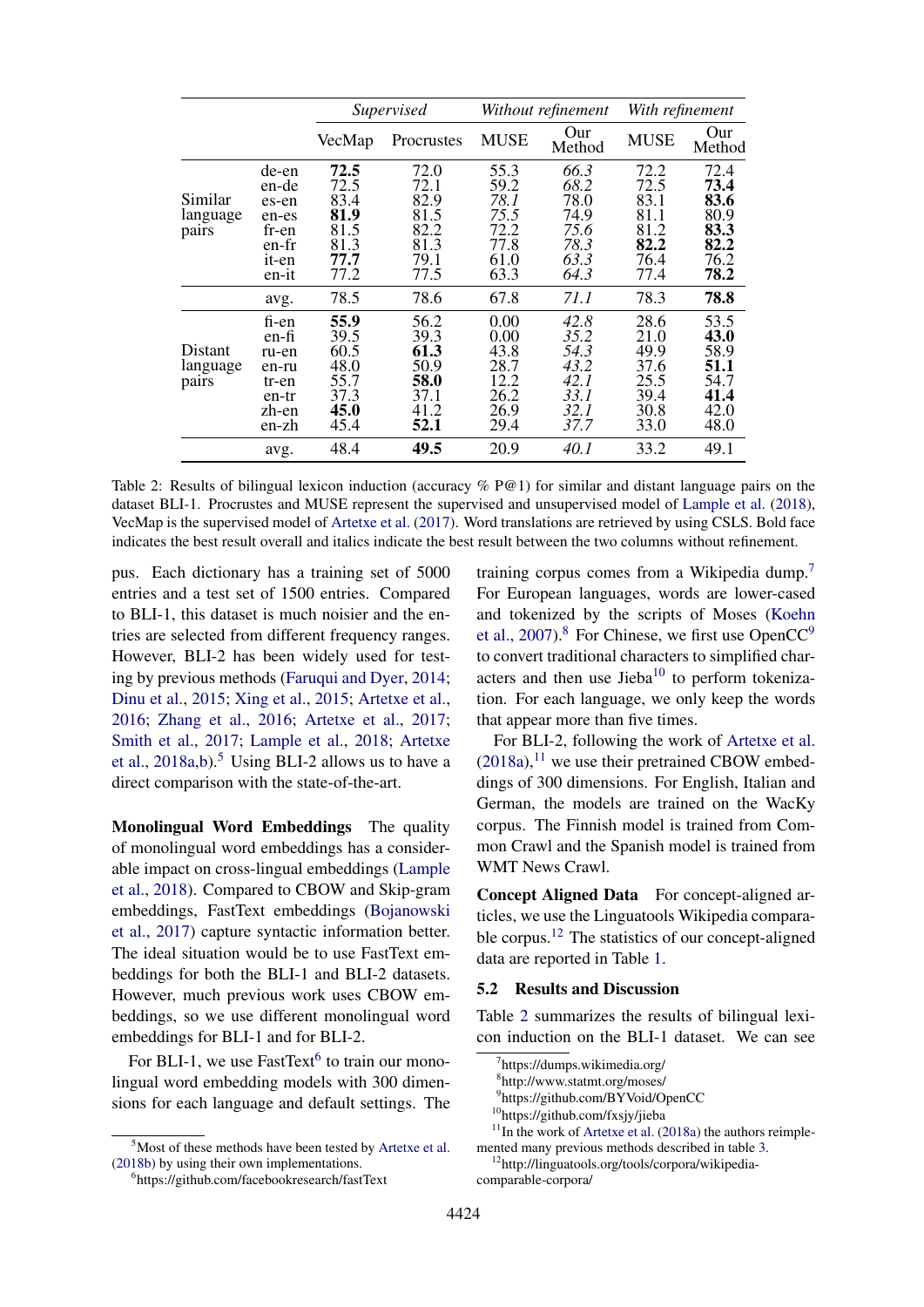that with post-refinement, our method achieves the best performance on eight language pairs. Table [3](#page-6-0) illustrates the results of bilingual lexicon induction on the BLI-2 dataset. Although our method (with refinement) does not achieve the best results, the gap between our method and the best state-ofthe-art [\(Artetxe et al.,](#page-9-11) [2018a\)](#page-9-11) is very small, and in most cases, our method is better than previous supervised methods.

Comparison with unsupervised GANs As we have mentioned before, the preliminary mappings trained by the method of [Lample et al.](#page-10-7) [\(2018\)](#page-10-7) perform well for some similar language pairs, such as Spanish to English and French to English. After refinement, their unsupervised GANs models can reach the same level as supervised models for these similar language pairs. However, the biggest drawback of standard GANs is that they exhibit poor performance for distant language pairs. The results from Table [2](#page-5-8) clearly confirm this. For example, without refinement, the mapping trained by the unsupervised GAN method can only correctly predict 12% of the words from Turkish to English. Given that the quality of preliminary mappings can seriously affect the effect of refinement, the low-quality preliminary mappings for distant language pairs severely limits the improvements brought by post-refinement. Notice that the method of [Lample et al.](#page-10-7) [\(2018\)](#page-10-7) scores a null result for English to Finnish on both BLI-1 and BLI-2, indicating that totally unsupervised adversarial training can yields rather unpredictable results.

Compared to the method of [Lample et al.](#page-10-7) [\(2018\)](#page-10-7), the improvement brought by our method is apparent. Our concept-based GAN models perform better than their unsupervised models on almost every language pair for both datasets, BLI-1 and BLI-2. For those languages where no better results are achieved, the gaps from the best are very small. Figure [4](#page-7-0) reports the error reduction rate brought by our method for bilingual lexicon induction on the BLI-1 dataset. It can be clearly seen that the improvement brought by our method is more pronounced on distant language pairs than on similar language pairs.

Comparison with supervised baselines Our two dictionary-based supervised baselines are strong. In most cases, the preliminary mappings trained by our concept-based model are not as good, but the gap is small. After post-refinement, our method becomes comparable with these su-

<span id="page-6-0"></span>

| Method                                                                                                                                                                                                |                                                              | en-de en-es en-fi en-it                              |                                                                             |                                      |
|-------------------------------------------------------------------------------------------------------------------------------------------------------------------------------------------------------|--------------------------------------------------------------|------------------------------------------------------|-----------------------------------------------------------------------------|--------------------------------------|
| Supervised                                                                                                                                                                                            |                                                              |                                                      |                                                                             |                                      |
| Mikolov et al. (2013b)<br>Faruqui and Dyer (2014)<br>Dinu et al. $(2015)$<br>Xing et al. $(2015)$<br>Artetxe et al. (2016)<br>Zhang et al. $(2016)$<br>Artetxe et al. $(2017)$<br>Smith et al. (2017) | 35.0<br>37.1<br>38.9<br>41.3<br>41.9<br>40.8<br>40.9<br>43.3 | 27.3<br>26.8<br>30.4<br>31.2<br>31.4<br>31.1<br>35.1 | 25.9 34.9<br>27.6<br>29.1<br>28.2 36.9<br>30.6<br>28.2 36.7<br>28.7<br>29.4 | 38.4<br>37.7<br>39.3<br>39.7<br>43.1 |
| Artetxe et al. (2018b)                                                                                                                                                                                | 44.1                                                         | 32.9                                                 | 44.1                                                                        | 45.3                                 |
| Unsupervised                                                                                                                                                                                          |                                                              |                                                      |                                                                             |                                      |
| Zhang et al. $(2017)$<br>Lample et al. $(2018)$<br>Artetxe et al. (2018a)                                                                                                                             | 0.00<br>46.8<br>48.2                                         | 0.00<br>35.4<br>37.3                                 | 0.00<br>0.38<br>32.6 48.1                                                   | 0.00<br>45.2                         |
| Weakly-supervised                                                                                                                                                                                     |                                                              |                                                      |                                                                             |                                      |
| Our method                                                                                                                                                                                            | 47.7                                                         | 37.2 30.8 46.4                                       |                                                                             |                                      |

Table 3: Results of bilingual lexicon induction (accuracy % P@1) on BLI-2 dataset, all the results of previous methods come from [\(Artetxe et al.,](#page-9-11) [2018a\)](#page-9-11).

pervised methods. For some language pairs, such as French-English and for English to Finnish, our method performs better.

Comparison with the state-of-the-art From the results shown in Table [3,](#page-6-0) we can see that in most cases, our method works better than previous supervised and unsupervised approaches. However, the performance of [Artetxe et al.](#page-9-11) [\(2018a\)](#page-9-11) is very strong and their method always works better than ours. Two potential reasons may cause this difference: First, their self-learning framework iteratively fine-tunes the transformation until convergence, while our refinement just runs for a cer-tain number of iterations.<sup>[13](#page-6-1)</sup> Second, their framework consists of many optimization steps, such as symmetric re-weighting of vectors, steps that we do not have.

Mapping examples Table [4](#page-8-0) lists some examples of mapping, randomly selected from our experiment results on the dataset of BLI-1. From this table, we can see that for these selected English words, our model performs better than the unsupervised GANs model of [Lample et al.](#page-10-7) [\(2018\)](#page-10-7), but when we consider the top 3 translation candidates, both models are able to predict the correct translations well. Interestingly, the word "battery" is most commonly translated as Chinese "电 池(dianchi)", correctly predicted by our model, and the top 3 translation candidates provided by

<span id="page-6-1"></span><sup>&</sup>lt;sup>13</sup>As optimisation of the refinement is not the objective of this paper, we follow the work of [Lample et al.](#page-10-7) [\(2018\)](#page-10-7) and run only five iterations for post-refinement.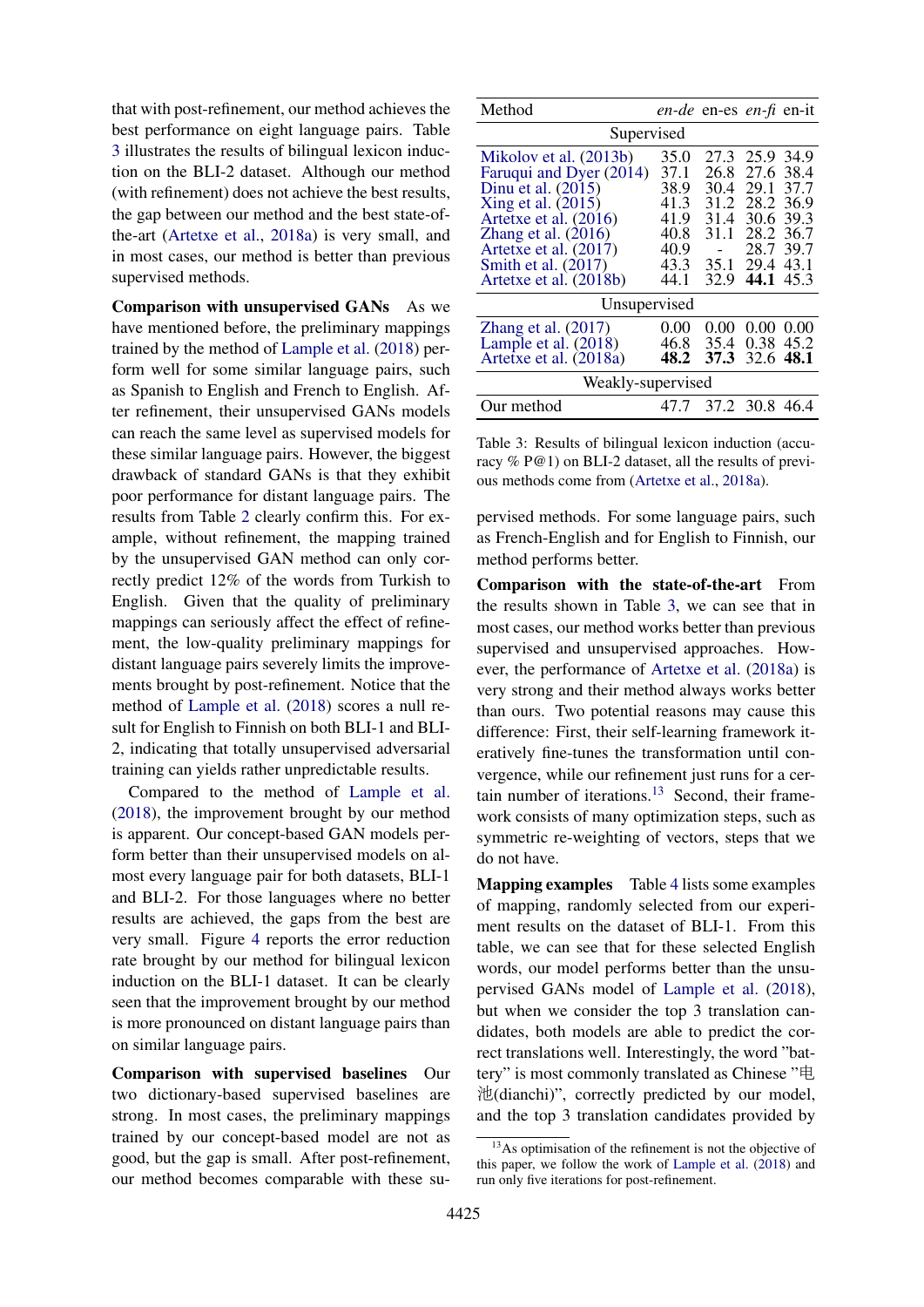<span id="page-7-1"></span>

Figure 3: Accuracy of Chinese-English bilingual lexicon induction task for models trained from different concept numbers.

<span id="page-7-0"></span>

Figure 4: Average error reduction of our method compared to unsupervised adversarial method for bilingual lexicon induction on BLI-1 dataset [\(Lample et al.,](#page-10-7) [2018\)](#page-10-7). Since the Finnish-English pair is an outlier for the unsupervised method, we report both the average with and without this pair.

our model are all related to "electronic device". However, the translation candidates provided by MUSE are all related to "artillery", a different sense of the the word "battery" both in English and in Chinese, but not as common.

Impact of number of concepts To understand whether the number of aligned concepts affects our method, we trained our concept-based models on a range of Chinese-English concept-aligned article pairs, from 550 to 10'000. We test them on the BLI-1 dataset. Following the trend of performance change shown in Figure [3,](#page-7-1) we see that, when the number of shared concepts reaches 2500, the improvement in accuracy is already very close to the result of the model trained from the total number of concepts (reported in Table [1\)](#page-4-0), thus indicating a direction for future optimization.

### 6 Related Work

Sharing a word embedding space across different languages has proven useful for many crosslingual tasks, such as machine translation [\(Zou](#page-11-0) [et al.,](#page-11-0) [2013\)](#page-11-0) and cross-lingual dependency parsing [\(Jiang et al.,](#page-9-13) [2015,](#page-9-13) [2016;](#page-10-14) [Ammar et al.,](#page-9-14) [2016a\)](#page-9-14). Generally, such spaces can be trained directly from bilingual sentence aligned or document aligned text [\(Hermann and Blunsom,](#page-9-15) [2014;](#page-9-15) [Chandar A P et al.,](#page-9-16) [2014;](#page-9-16) [Søgaard et al.,](#page-10-8) [2015;](#page-10-8) Vulić and Moens, [2013\)](#page-10-15). However the performance of directly trained models is limited by their vocabulary size.

Initial work on the topic has shown that two monolingual spaces can be combined by applying a linear mapping matrix [\(Mikolov et al.,](#page-10-4) [2013b\)](#page-10-4). This simple approach has been improved upon in several ways: using canonical correlation analysis to map source and target embeddings [\(Faruqui and](#page-9-1) [Dyer,](#page-9-1) [2014\)](#page-9-1); or by forcing the mapping matrix to be orthogonal [\(Xing et al.,](#page-10-9) [2015\)](#page-10-9).

Recently, efforts have concentrated on how to limit or avoid reliance on dictionaries. Good results were achieved with some drastically minimal techniques. [Zhang et al.](#page-10-12) [\(2016\)](#page-10-12) achieved good results at bilingual POS tagging, but not bilingual lexicon induction, using only ten word pairs to build a coarse orthonormal mapping between source and target monolingual embeddings. The work of [Smith et al.](#page-10-5) [\(2017\)](#page-10-5) has shown that a singular value decomposition (SVD) method can produce a competitive cross-lingual mapping by using identical character strings across languages. [Artetxe et al.](#page-9-3) [\(2017,](#page-9-3) [2018b\)](#page-9-10) proposed a self-learning framework, which iteratively trains its cross-lingual mapping by using dictionaries trained in previous rounds. The initial dictionary of the self-learning can be reduced to 25 word pairs or even only a list of numerals and still have competitive performance. Furthermore, [Artetxe](#page-9-11) [et al.](#page-9-11) [\(2018a\)](#page-9-11) extend their self-learning framework to unsupervised models, and build the state-ofthe-art for bilingual lexicon induction. Instead of using a pre-build dictionary for initialization, they sort the value of the word vectors in both the source and the target distribution, treat two vectors that have similar permutations as possible translations and use them as the initialization dictionary. Additionally, their unsupervised framework also includes many optimization augmentations, such as stochastic dictionary induction and symmetric re-weighting, among others.

Theoretically, employing GANs for training cross-lingual word embedding is also a promising way to avoid the use of bilingual evidence. As far as we know, [Miceli Barone](#page-10-16) [\(2016\)](#page-10-16) was the first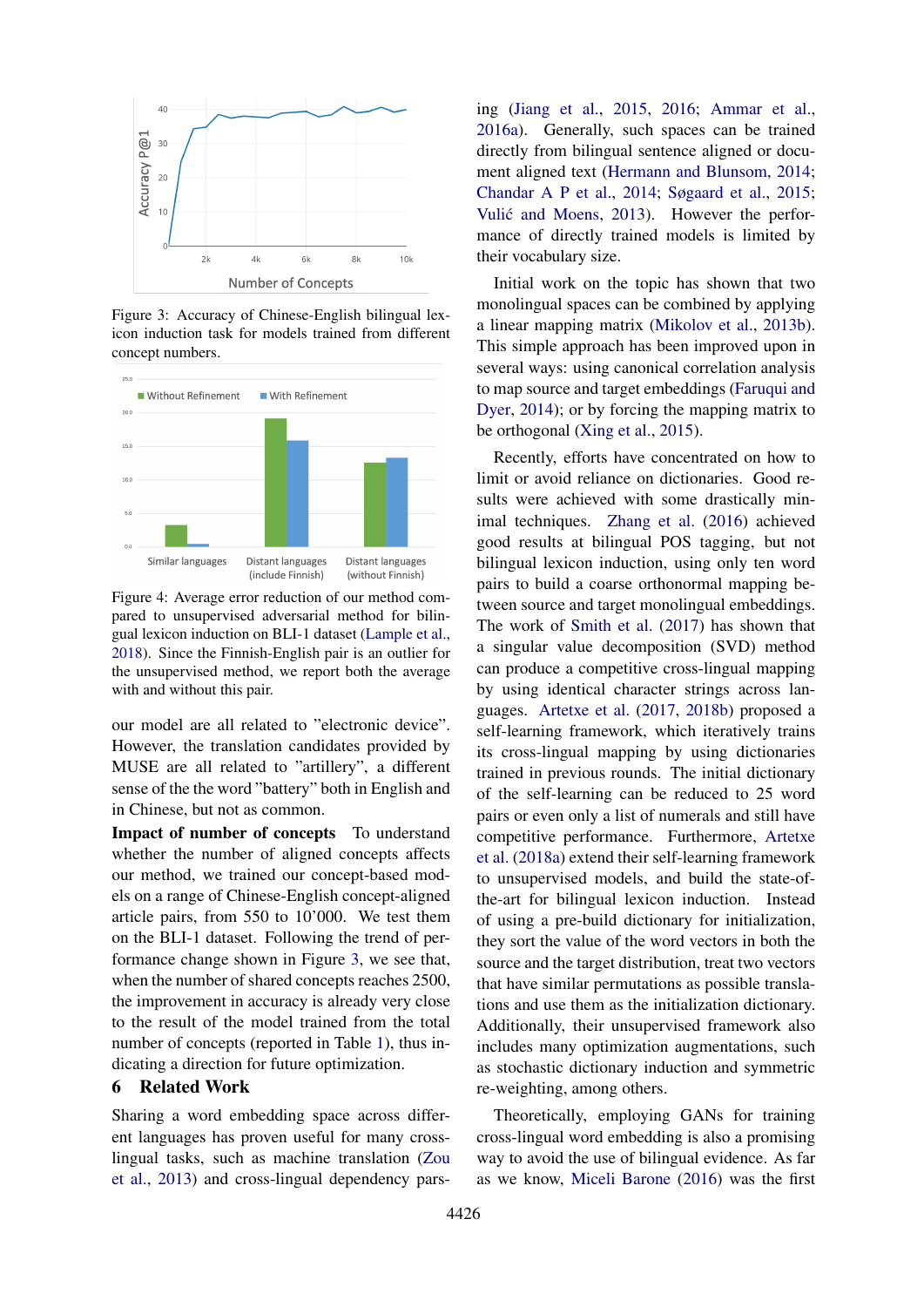<span id="page-8-0"></span>

|                           | <b>MUSE</b>                                                                                    | Our Method                                                                  |  |  |
|---------------------------|------------------------------------------------------------------------------------------------|-----------------------------------------------------------------------------|--|--|
| <b>English to Chinese</b> |                                                                                                |                                                                             |  |  |
| film                      | 电影(film), 该片(this film),<br>本片(this film)                                                      | 电影(film), 影片(film),<br>本片(this film)                                        |  |  |
| debate                    | 辩论(debate), 争论(dispute),<br>讨论(discuss)                                                        | 辩论(debate), 争论(dispute),<br>议题(topic)                                       |  |  |
| battery                   | 火炮(artillery), 炮(cannon),<br>装甲车辆(armored car)                                                 | 电池(battery), 锂电池(lithium battery),<br>控制器(controller)                       |  |  |
| English to French         |                                                                                                |                                                                             |  |  |
| january                   | novembre(november), février(february),<br>janvier(january)                                     | janvier(january), février(february),<br>septembre(september)                |  |  |
| author                    | auteur(author), écrivain(writer),<br>romancier(novelist)                                       | auteur(author), écrivain(writer),<br>romancier(novelist)                    |  |  |
| polytechnic               | université(university),<br>polytechnique(polytechnic),<br>$\text{collège}(\text{high school})$ | université(university),<br>polytechnique(polytechnic),<br>faculté (faculty) |  |  |

Table 4: Top 3 English to Chinese and English to French translation candidates selected form our bilingual lexicon induction experiment on the dataset of BLI-1. Word translations are retrieved by using CSLS. Both MUSE and our model are after refinement. Bold face indicates the common translation of selected English words.

attempt at this approach, but the performance of their model is not competitive. [Zhang et al.](#page-10-6) [\(2017\)](#page-10-6) enforce the mapping matrix to be orthogonal during the adversarial training and achieve good performance on bilingual lexicon induction. main drawback of their approach is that the vocabularies of their training data are small, and the performance of their models drops significantly when they use large training data. The recent model proposed by [Lample et al.](#page-10-7) [\(2018\)](#page-10-7) is so far the most successful, becoming competitive with previous supervised approaches through a strong CSLS-based refinement to the core mapping matrix trained by GANs. Even in this case, though, without refinement, the core mappings are not as good as hoped for some distant language pairs. More recently, [Chen and Cardie](#page-9-6) [\(2018\)](#page-9-6) extends the work of [Lample et al.](#page-10-7) [\(2018\)](#page-10-7) from the bilingual setting to the multi-lingual setting. Instead of training crosslingual word embeddings for only one language pair, their approach allows them to train crosslingual word embeddings for many language pairs at the same time. Another recent piece of work which is similar to [Lample et al.](#page-10-7) [\(2018\)](#page-10-7) comes from [Xu et al.](#page-10-17) [\(2018\)](#page-10-17). Their approach can be divided into 2 steps: first, using Wasserstein GAN [\(Arjovsky et al.,](#page-9-17) [2017\)](#page-9-17) to train a preliminary mapping between two monolingual distributions and then minimizing the Sinkhorn Distance across distributions. Although their method performs better than [Lample et al.](#page-10-7) [\(2018\)](#page-10-7) in several

tasks, the improvement mainly comes from the second step, showing that the problem of how to train a better preliminary mapping has not been resolved.

### 7 Conclusions and Future Work

In this paper, we propose a weakly-supervised adversarial training method for cross-lingual word embedding mapping. Our approach is based on the intuition that mapping across distant languages is better done at the concept level than at the word level. We propose using the distributions of words in aligned Wikipedia articles as data for this concept mapping. The method improves the performance over previous unsupervised adversarial methods in almost all cases, especially for distant languages.

The monolingual word embeddings that we have used in this paper represent a word and not its different senses. These models do not handle polysemous words well. This also can have a negative impact on the performance of cross-lingual mapping. Recent work on contextualized word embeddings [\(Peters et al.,](#page-10-18) [2018;](#page-10-18) [Devlin et al.,](#page-9-18) [2019\)](#page-9-18) provides dynamic representations for words and has been shown to perform better at handling the problem of polysemy. Extending our concept-based cross-lingual mapping to contextualized word representations will be the focus of our future work.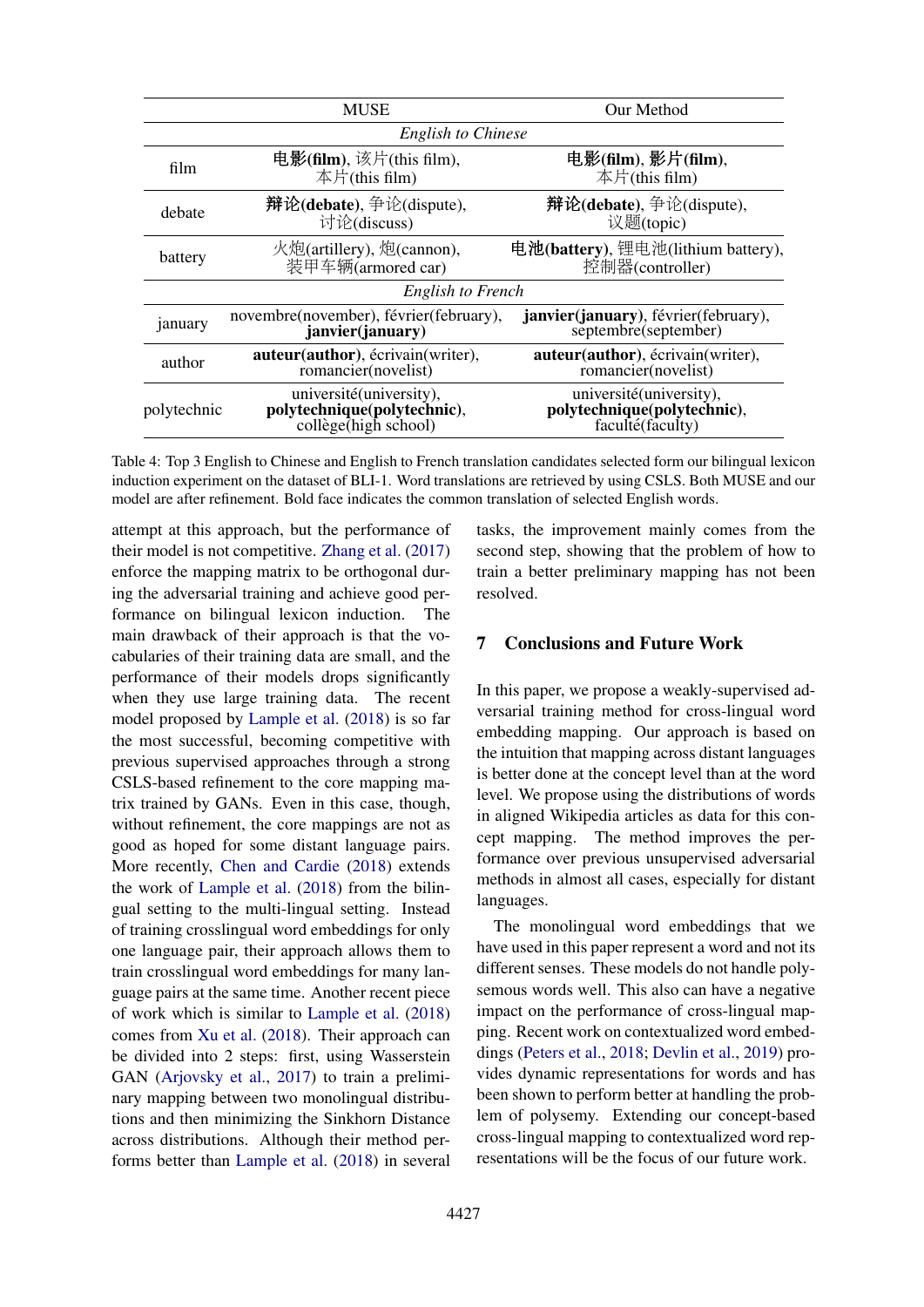#### References

- <span id="page-9-14"></span>Waleed Ammar, George Mulcaire, Miguel Ballesteros, Chris Dyer, and Noah A. Smith. 2016a. Many Languages, One Parser. *Transactions of the Association for Computational Linguistics*, 4:431–444.
- <span id="page-9-2"></span>Waleed Ammar, George Mulcaire, Yulia Tsvetkov, Guillaume Lample, Chris Dyer, and Noah A. Smith. 2016b. [Massively Multilingual Word Embeddings.](http://arxiv.org/abs/1602.01925v2) *arXiv preprint arXiv:1309.4168*.
- <span id="page-9-17"></span>Martin Arjovsky, Soumith Chintala, and Léon Bottou. 2017. [Wasserstein GAN.](http://arxiv.org/abs/1701.07875v2) *arXiv preprint arXiv:1309.4168*.
- <span id="page-9-7"></span>Mikel Artetxe, Gorka Labaka, and Eneko Agirre. 2016. Learning principled bilingual mappings of word embeddings while preserving monolingual invariance . In *2016 Conference on Empirical Methods in Natural Language Processing Proceedings of the 2016 Conference on Empirical Methods in Natural Language Processing*, pages 2289–2294, Austin, Texas, USA. Association for Computational Linguistics.
- <span id="page-9-3"></span>Mikel Artetxe, Gorka Labaka, and Eneko Agirre. 2017. Learning bilingual word embeddings with (almost) no bilingual data. In *55th Annual Meeting of the Association for Computational Linguistics*, pages 451– 462, Vancouver, Canada.
- <span id="page-9-11"></span>Mikel Artetxe, Gorka Labaka, and Eneko Agirre. 2018a. A robust self-learning method for fully unsupervised cross-lingual mappings of word embeddings. In *56th Annual Meeting of the Association for Computational Linguistics (Volume 1: Long Papers)*, pages 789–798, Melbourne, Australia. Association for Computational Linguistics.
- <span id="page-9-10"></span>Mikel Artetxe, Gorka Labaka, and Eneko Agirre. 2018b. Generalizing and improving bilingual word embedding mappings with a multi-step framework of linear transformations. In *Thirty-Second Conference on Artificial Intelligence*, pages 5012–5019.
- <span id="page-9-0"></span>Mohit Bansal, Kevin Gimpel, and Karen Livescu. 2014. Tailoring Continuous Word Representations for Dependency Parsing. In *52nd Annual Meeting of the Association for Computational Linguistics*, pages 809–815, Baltimore, Maryland, USA.
- <span id="page-9-12"></span>Piotr Bojanowski, Edouard Grave, Armand Joulin, and Tomas Mikolov. 2017. Enriching Word Vectors with Subword Information. *Transactions of the Association for Computational Linguistics*, 5:135–146.
- <span id="page-9-16"></span>Sarath Chandar A P, Stanislas Lauly, Hugo Larochelle, Mitesh Khapra, Balaraman Ravindran, Vikas C Raykar, and Amrita Saha. 2014. An Autoencoder Approach to Learning Bilingual Word Representations. In *2014 Advances in Neural Information* Processing Systems, pages 1853-1861, Montréal Canada.
- <span id="page-9-6"></span>Xilun Chen and Claire Cardie. 2018. Unsupervised Multilingual Word Embeddings. In *2018 Conference on Empirical Methods in Natural Language Processing*, pages 261–270. Association for Computational Linguistics.
- <span id="page-9-9"></span>Xinying Chen and Kim Gerdes. 2017. [Classifying](https://www.aclweb.org/anthology/W17-6508) [languages by dependency structure. typologies of](https://www.aclweb.org/anthology/W17-6508) [delexicalized universal dependency treebanks.](https://www.aclweb.org/anthology/W17-6508) In *Proceedings of the Fourth International Conference on Dependency Linguistics (Depling 2017)*, pages 54–63, Pisa, Italy. Linköping University Electronic Press.
- <span id="page-9-5"></span>Moustapha Cisse, Piotr Bojanowski, Edouard Grave, Yann Dauphin, and Nicolas Usunier. 2017. Parseval Networks: Improving Robustness to Adversarial Examples. In *34th International Conference on Machine Learning*, pages 854–863, Sydney, Australia. PMLR.
- <span id="page-9-18"></span>Jacob Devlin, Ming-Wei Chang, Kenton Lee, and Kristina Toutanova. 2019. BERT: Pre-training of Deep Bidirectional Transformers for Language Understanding. In *Proceedings of the 2019 Conference of the North American Chapter of the Association for Computational Linguistics: Human Language Technologies, Volume 1 (Long and Short Papers)*, pages 4171–4186, Minneapolis, Minnesota. Association for Computational Linguistics.
- <span id="page-9-8"></span>Georgiana Dinu, Angeliki Lazaridou, and Marco Baroni. 2015. Improving zero-shot learning by mitigating the hubness problem. In *3rd International Conference on Learning Representations*, pages 1– 10, Toulon, France.
- <span id="page-9-1"></span>Manaal Faruqui and Chris Dyer. 2014. Improving Vector Space Word Representations Using Multilingual Correlation. In *14th Coference of the European Chapter of the Association for Computational Linguistics*, pages 462–471, Gothenburg, Sweden.
- <span id="page-9-4"></span>Ian J Goodfellow, Jean Pouget-Abadie, Mehdi Mirza, Bing Xu, David Warde-Farley, Sherjil Ozair, Aaron Courville, and Yoshua Bengio. 2014. Generative Adversarial Networks. In *Advances in Neural Information Processing Systems 27*, pages 2672–2680, Montréal, Canada.
- <span id="page-9-15"></span>Karl Moritz Hermann and Phil Blunsom. 2014. Multilingual Models for Compositional Distributed Semantics. In *52nd Annual Meeting of the Association for Computational Linguistics*, pages 58–68, Baltimore, Maryland, USA.
- <span id="page-9-13"></span>Guo Jiang, Che Wanxiang, Yarowsky David, Wang Haifeng, and Liu Ting. 2015. Cross-lingual dependency parsing based on distributed representations. In *53rd Annual Meeting of the Association for Computational Linguistics and 7th International Joint Conference on Natural Language Processing*, pages 1234–1244, Beijing, China.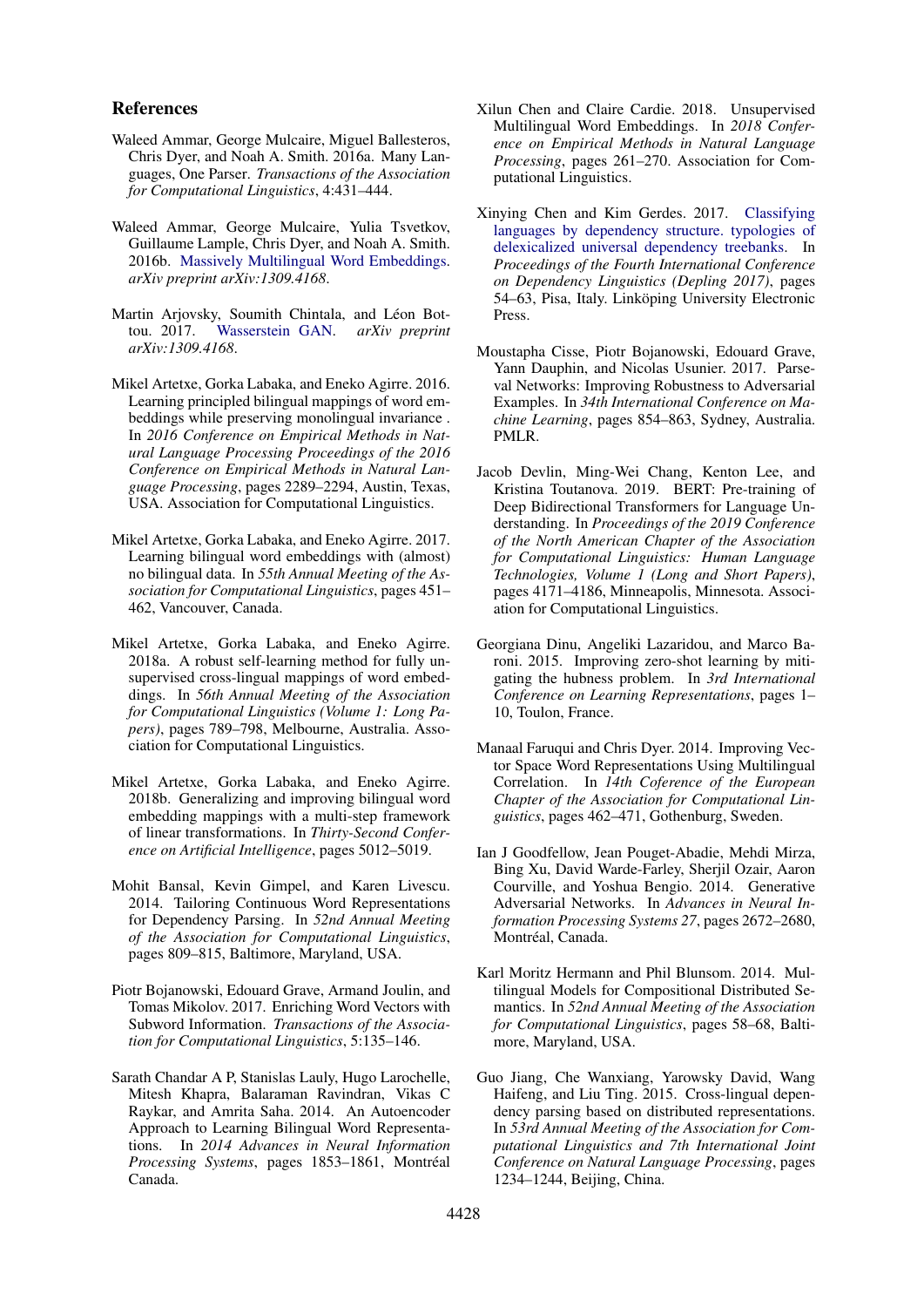- <span id="page-10-14"></span>Guo Jiang, Che Wanxiang, Yarowsky David, Wang Haifeng, and Liu Ting. 2016. A distributed representation-based framework for cross-lingual transfer parsing. *Journal of Artificial Intelligence Research*, 55:995–1023.
- <span id="page-10-13"></span>Philipp Koehn, Hieu Hoang, Alexandra Birch, Chris Callison-Burch, Marcello Federico, Nicola Bertoldi, Brooke Cowan, Wade Shen, Christine Moran, Richard Zens, Chris Dyer, Ondrej Bojar, Alexandra Constantin, and Evan Herbst. 2007. Moses: Open Source Toolkit for Statistical Machine Translation. In *45th Annual Meeting of the Association for Computational Linguistics*, Prague, Czech Republic.
- <span id="page-10-7"></span>Guillaume Lample, Alexis Conneau, Marc'Aurelio Ranzato, Ludovic Denoyer, and Hervé Jégou. 2018. Word translation without parallel data. In *6th International Conference on Learning Representations*, pages 1–14, Vancouver, Canada.
- <span id="page-10-11"></span>Minh-Thang Luong, Richard Socher, and Christopher D. Manning. 2013. Better word representations with recursive neural networks for morphology. In *17th Conference on Computational Natural Language Learning*, pages 104–113, Sofia, Bulgaria.
- <span id="page-10-3"></span>Haitao Mi, Baskaran Sankaran, Zhiguo Wang, and Abe Ittycheriah. 2016. Coverage Embedding Models for Neural Machine Translation. In *2016 Conference on Empirical Methods in Natural Language Processing*, pages 955–960, Austin, Texas, USA.
- <span id="page-10-16"></span>Antonio Valerio Miceli Barone. 2016. Towards crosslingual distributed representations without parallel text trained with adversarial autoencoders. In *1st Workshop on Representation Learning for NLP*, pages 121–126, Berlin, Germany.
- <span id="page-10-0"></span>Tomas Mikolov, Kai Chen, Greg Corrado, and Jeffrey Dean. 2013a. [Efficient Estimation of Word](http://arxiv.org/abs/1301.3781v3) [Representations in Vector Space.](http://arxiv.org/abs/1301.3781v3) *arXiv preprint arXiv:1309.4168*.
- <span id="page-10-4"></span>Tomas Mikolov, Quoc V Le, and Ilya Sutskever. 2013b. Exploiting Similarities among Languages for Machine Translation . *arXiv preprint arXiv:1309.4168*, (Computation and Language):1–10.
- <span id="page-10-1"></span>Tomas Mikolov, Ilya Sutskever, Kai Chen, Greg Corrado, and Jeffrey Dean. 2013c. Distributed Representations of Words and Phrases and their Compositionality. In *26th International Conference on Neural Information Processing Systems*, pages 3111– 3119, Lake Tahoe, Nevada, USA.
- <span id="page-10-2"></span>Jeffrey Pennington, Richard Socher, and Christopher D. Manning. 2014. Glove - Global Vectors for Word Representation. In *2014 Conference on Empirical Methods in Natural Language Processing*, pages 1532–1543, Doha, Qatar.
- <span id="page-10-18"></span>Matthew Peters, Mark Neumann, Mohit Iyyer, Matt Gardner, Christopher Clark, Kenton Lee, and Luke

Zettlemoyer. 2018. Deep Contextualized Word Representations. In *Proceedings of the 2018 Conference of the North American Chapter of the Association for Computational Linguistics: Human Language Technologies, Volume 1 (Long Papers)*, pages 2227–2237, New Orleans, Louisiana. Association for Computational Linguistics.

- <span id="page-10-10"></span>Miloš Radovanović, Alexandros Nanopoulos, and Mirjana Ivanović. 2010. Hubs in Space: Popular Nearest Neighbors in High-Dimensional Data. *Journal of machine learning research*, 11(Sep):2487–2531.
- <span id="page-10-5"></span>Samuel L. Smith, David H. P. Turban, Steven Hamblin, and Nils Y. Hammerla. 2017. Offline bilingual word vectors, orthogonal transformations and the inverted softmax. In *15th International Conference on Learning Representations*, pages 1–10, Toulon, France.
- <span id="page-10-8"></span>Anders Søgaard, Zeljko Agić, Héctor Martínez Alonso, Barbara Plank, Bernd Bohnet, and Anders Johannsen. 2015. Inverted indexing for cross-lingual NLP. In *53rd Annual Meeting of the Association for Computational Linguistics and 7th International Joint Conference on Natural Language Processing*, pages 1713–1722, Beijing, China.
- <span id="page-10-15"></span>Ivan Vulić and Marie-Francine Moens. 2013. A Study on Bootstrapping Bilingual Vector Spaces from Non-Parallel Data (and Nothing Else). In *2013 Conference on Empirical Methods in Natural Language Processing*, pages 1613–1624, Seattle, Washington, USA.
- <span id="page-10-9"></span>Chao Xing, Dong Wang, Chao Liu, and Yiye Lin. 2015. Normalized Word Embedding and Orthogonal Transform for Bilingual Word Translation. In *2015 Annual Conference of the North American Chapter of the ACL*, pages 1006–1011, Denver, Colorado, USA. Association for Computational Linguistics.
- <span id="page-10-17"></span>Ruochen Xu, Yiming Yang, Naoki Otani, and Yuexin Wu. 2018. Unsupervised Cross-lingual Transfer of Word Embedding Spaces. In *2018 Conference on Empirical Methods in Natural Language Processing*, pages 2465–2474. Association for Computational Linguistics.
- <span id="page-10-6"></span>Meng Zhang, Yang Liu, Huanbo Luan, and Maosong Sun. 2017. Adversarial Training for Unsupervised Bilingual Lexicon Induction. In *55th Annual Meeting of the Association for Computational Linguistics*, pages 1959–1970, Vancouver, Canada. Association for Computational Linguistics.
- <span id="page-10-12"></span>Yuan Zhang, David Gaddy, Regina Barzilay, and Tommi Jaakkola. 2016. Ten Pairs to Tag - Multilingual POS Tagging via Coarse Mapping between Embeddings. In *15th Annual Conference of the North American Chapter of the Association for Computational Linguistics*, pages 12–17, San Diego, California, USA. Association for Computational Linguistics.